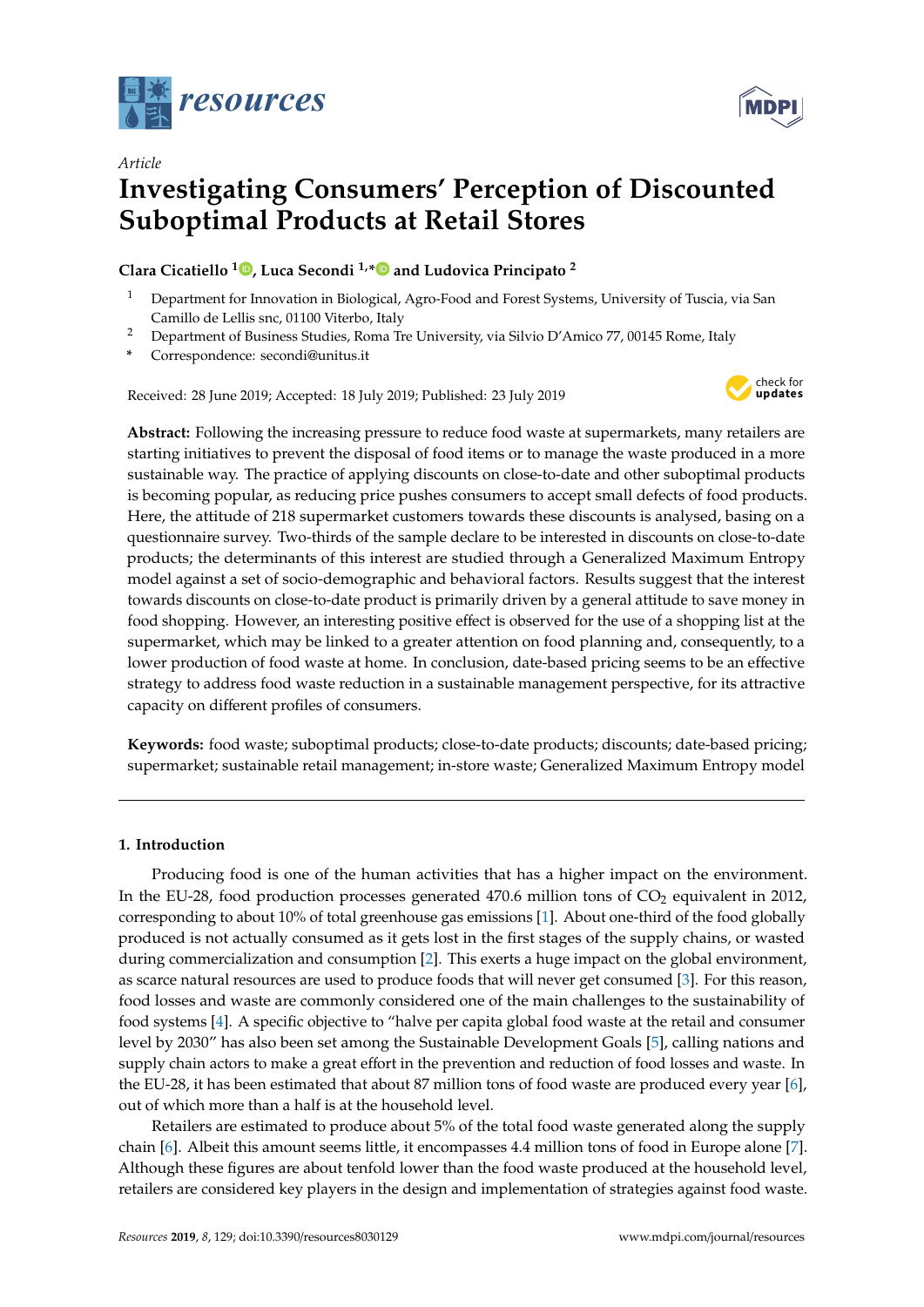Indeed, besides their interest in reducing food waste to save money, they can influence the purchasing and consumption habits of their customers [\[8](#page-8-5)[,9\]](#page-8-6).

In retail stores, food waste is generated for several reasons, spanning from technical failures, weak storage methods, overstocking and un-purchased foods due to difficulty in determining sales volumes [\[10\]](#page-8-7), to spoiled packaging [\[4\]](#page-8-1), or damaged, crooked and wrong sized products [\[2](#page-7-1)[,10\]](#page-8-7).

A meaningful share of the products wasted at supermarkets is likely to be perfectly edible when removed from the shelves [\[8\]](#page-8-5). These products are often referred as "suboptimal", to indicate that they deviate from the standard products because of [\[11\]](#page-8-8): (i) aesthetical imperfections; (ii) approaching of the expiration (or best before) date; (iii) broken or defective packaging. However, they retain all their intrinsic quality cues and they are still safe for human consumption [\[12\]](#page-8-9).

Current research on consumer acceptance of suboptimal products suggests that their attitude towards these products is generally negative [\[11\]](#page-8-8). In one paper [\[13\]](#page-8-10) an eye tracking technique was used to measure consumers' attention to pictures of apples with and without defects, showing that "ugly" apples attracted more attention but were chosen by only 15% of the participants. In general, "ugly" fruits and vegetables are more easily accepted when they show light defects [\[14\]](#page-8-11), while they tend to be refused when located next to optimal similar products [\[13\]](#page-8-10). Besides fruits and vegetables with defects, the literature has also analyzed consumers' attitude towards products approaching the expiration date. Consumers are quite attentive to expiration date when they go shopping for food, and they mostly choose the items with the longest remaining shelf life [\[15\]](#page-8-12); this means that products approaching the expiration date are avoided [\[11\]](#page-8-8). Finally, for what concerns items with damaged packaging, there is evidence that they may raise safety risks in the mind of consumers [\[16\]](#page-8-13).

Different strategies can be applied to influence the value perception of suboptimal products, including changing beliefs about suboptimality and reducing their price [\[17\]](#page-8-14). The latter option has been largely investigated, by analyzing consumers' reaction to discounts on products with defects. In general, the acceptance of suboptimal food increases as their price decreases [\[18\]](#page-8-15), and discounts may help selling most products showing a defect [\[11\]](#page-8-8). When consumers are faced with price-reduced suboptimal food items at the store, they have been found to consider the cues of the products in relation to their possible uses at home [\[19\]](#page-8-16), with a clear intention of avoiding to waste money. Instead, the presence of a clear message against food waste associated to discounts based on expiration dates may be effective in attracting consumers with a higher socioeconomic status [\[17\]](#page-8-14).

Several retailers have identified in these suboptimal products a first target for their strategies against food waste, and the practice of reducing the price of products approaching the expiration date is becoming increasingly common in Europe. Examples are reported in France ("inglorious food" at Intermarché), UK ("Wonky Fresh Produce" at Asda and "Imperfect Picks" at Harris Farms), Germany ("Nonconformist produce" at Rewe and "Nobody is perfect" at Edeka), the Netherlands (sale of suboptimal fruits and vegetables baskets at Albert Heijn), Denmark (price discounts on suboptimal products in several retailers) and Austria ("Wunderlinge"); in two retailers in Sweden (ICA and Coop) meals are prepared at the stores using raw materials that otherwise would be wasted [\[20](#page-8-17)[,21\]](#page-8-18).

With the aim of contributing to the research on retailers' strategy to deal with suboptimal products, this paper aims to study consumers' perception towards expiration date based pricing. Namely, their interest towards this practice is analyzed basing on survey data gathered at two supermarkets in Rome, Italy.

The remainder of the paper is structured as follows. Section [2](#page-2-0) reports the structure of the survey and the statistical model used for the analysis of the resulting data. Section [3](#page-3-0) reports the results of the survey and of the estimation results, which are later discussed in Section [4.](#page-6-0)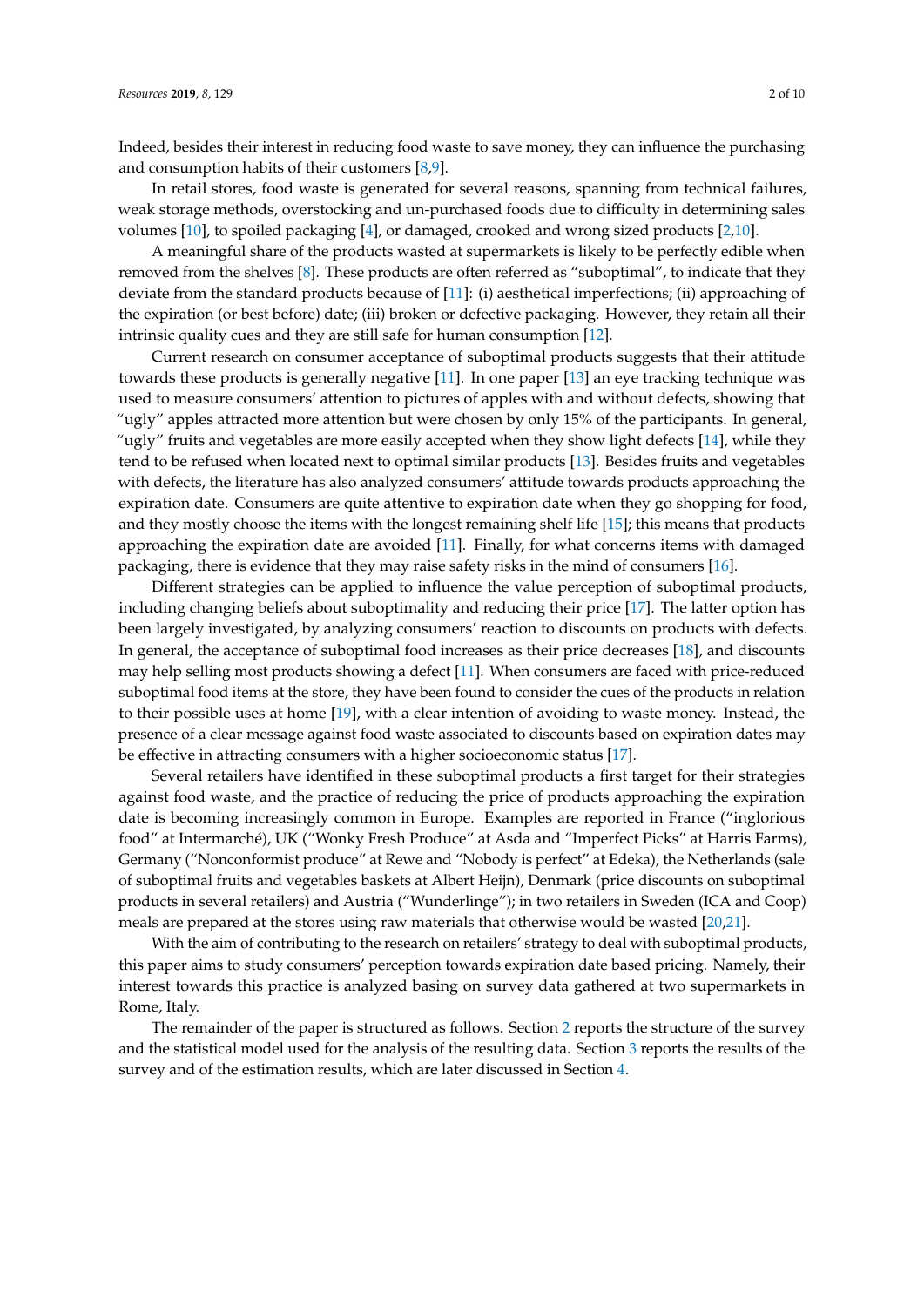## <span id="page-2-0"></span>**2. Materials and Methods**

### *2.1. Structure of the Survey*

A survey was administered to 218 customers at two supermarkets in Rome, belonging to the same chain, which is a major retailer in Italy. Both supermarkets have a sales area of about 2500 square meters, one located in the center of the city and one in the northern suburbs. The survey was conducted in January and February 2019, across two days (one Wednesday and one Saturday) for each store. Customers were approached at the exit of the store, after having completed their purchases, during the hours of higher frequency (10 a.m.–1 p.m. and 5 p.m.–8 p.m.). Respondents were selected by asking one person out of five getting out of the stores to join the survey. Whenever a customer refused to join the survey, the following one was asked, until an available respondents was found.

Store managers provided data on the number of customers shopping at the stores in the days covered by the survey, summing up to 4848. Therefore, the sample covered 4.5% of the total customers of the stores during the survey period.

#### *2.2. Questionnaire*

Participants were asked to self-fill a questionnaire, which was placed on a folder in order to allow them to write while they were standing. Completing the questionnaire took about four minutes per respondent. All participants were informed about the privacy issues in treating the data, namely that questionnaires were anonymous and that they would not be asked to share personal information with the interviewer.

The questionnaire was structured as follows:

- six questions on food consumption habits: frequency of food shopping, household weekly food expenditure, use of the shopping list, planning of meals to be cooked at home, search for discounts at the supermarket, share of food expenditure at the surveyed supermarket;
- five questions based on proxies of environmental awareness: four pictures of apples with defects were proposed, plus one with apple peel, and the respondent was asked whether he/she would throw it out; another question concerned source separation of household wastes;
- four questions about the interest and opinion about expiration date based discounts on food products;
- previous experience on purchase of suboptimal products offered at a discount;
- five demographic variables: age, gender, size of the household, occupation, level of education.

Questions on food consumption and planning routines were inspired by previous studies on household food waste [\[22](#page-8-19)[,23\]](#page-8-20), while the proxies of environmental awareness were consistent with a previous study on food shoppers' self-perception of food waste [\[22\]](#page-8-19).

#### *2.3. Methodology and Model Specification*

With the aim of identifying the factors which can stimulate customers' interest towards discounted suboptimal products at retail stores, we focused on the question "Some supermarkets sell products close to the expiration date at a reduced price, by applying a percentage discount. Does this initiative seem interesting to you?" and we adopted the segmentation approach based on logit models [\[24\]](#page-8-21).

The original question in the survey foresaw four categories of responses ("Yes", "More Yes than No", "More No than Yes", "No") while considering its empirical distribution of the responses, we constructed a dichotomous variable to be used for the analysis. The transformed dichotomous variable was equal to 0 if the participant expressed a complete or partial dis-interest towards discounted product (by aggregating the responses to the categories "No" and "More No than Yes") and equal to 1 if the respondent selected the categories "More Yes than No" and "Yes", thus showing interest for these types of products.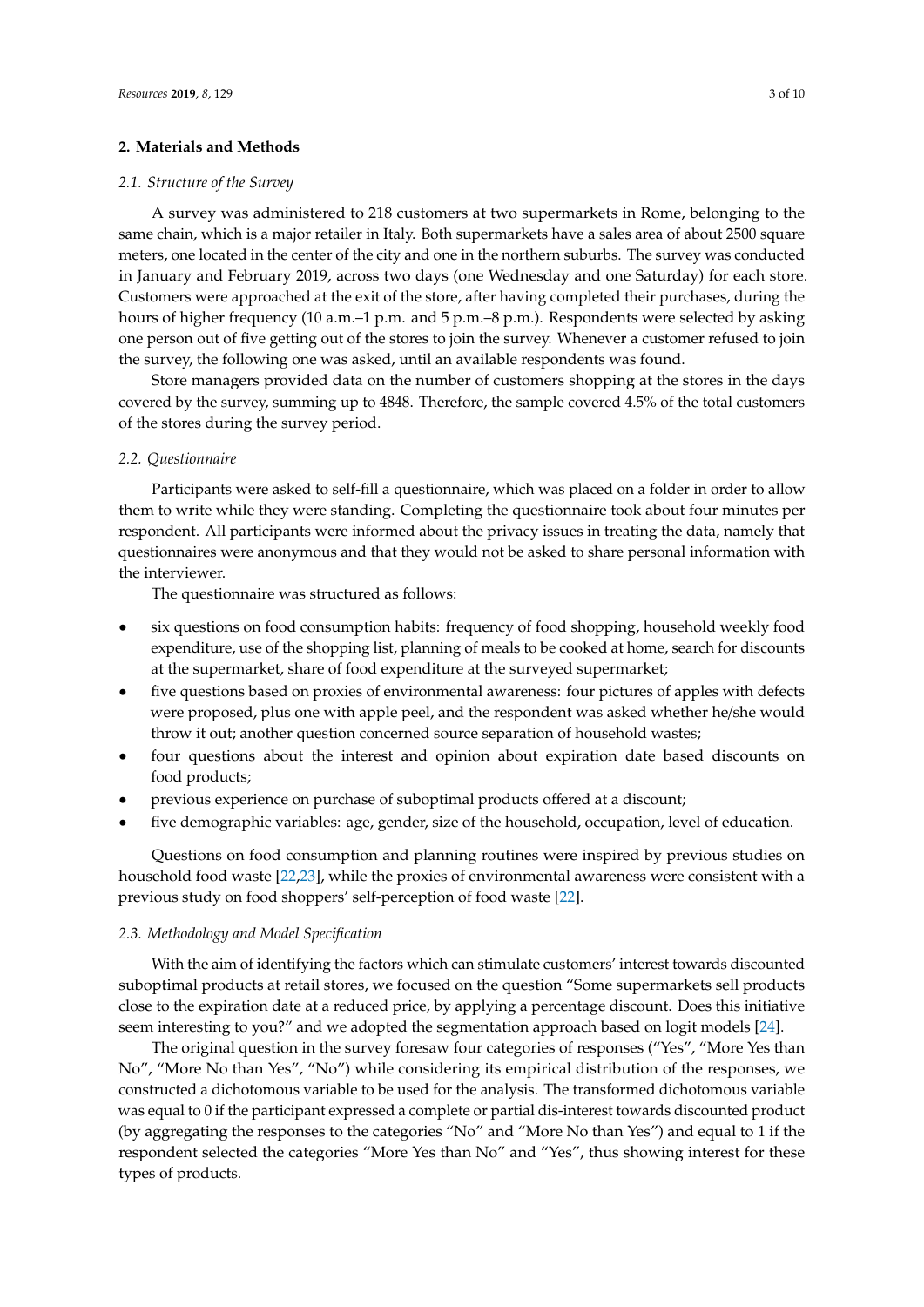The estimation of logit model was carried out by referring to the Generalized Maximum Entropy (GME) estimator which provides several advantages in this type of market research [\[25\]](#page-8-22). In fact, the GME method firstly avoids specify restrictive distributional assumptions for error components and to use all the data as information in the optimization problem [\[26,](#page-9-0)[27\]](#page-9-1). Furthermore, this estimator proved to be particularly suitable for limited and ill-posed samples as well as for data sets characterized by a high level of correlations between variables (the so-called ill-conditioned problems) as underlined by [\[26\]](#page-9-0) and further described by Corral and Terbish [\[28\]](#page-9-2).

For the estimation of GME logit model we firstly considered  $p_{ij}$  the probability of alternative j for individual i being related to a set of covariates such as:

$$
p_{ij} = Prob(y_{ij} = 1 | x_i, \beta_j) = F(x'_i \beta_j) > 0, \text{ (for } i = 1, 2, ..., T; j = 1, 2, ... J)
$$
 (1)

where  $\beta_{ij}$  is a (K  $\times$  1) vectors of unknowns,  $\mathbf{x}'_i$  $\mathbf{f}_i$  is a (1  $\times$  K) vector of covariates, and  $\mathbf{F}(\cdot)$  is a function linking the probabilities p<sub>ij</sub> with the covariates **x**<sup>2</sup>  $\binom{7}{1}$ β<sub>j</sub>, such that  $\sum_{i=1}^{n}$ j  $F(x'_i)$  $\mathbf{f}'_i \beta_j$  = 1. By including in the above equation an additional noise component leads to:

$$
y_{ij} = F(x'_i \beta_j) + e_{ij} = p_{ij} + e_{ij}
$$
 (2)

for which the indirect empirical measurements on the noisy observable **y** and the known covariates **x<sup>i</sup>** must be used to recover the unknown and unobservable **p** and **e**.

The estimation of the model within the GME framework by referring to Shannon's entropy was carried out by re-parameterizing the error terms **e** by defining the support space  $v = (-1/\sqrt{T}, 0, 1/\sqrt{T})$ with corresponding probabilities  $w_{ij}$  to be estimated such that  $e_{ij}=\sum_m v_{ijm}w_{ijm}$  where  $\sum_m w_{ijm}=1$ , while **p** is already in probability form.

The maximization of the entropy linked to the signal (data) and error terms subject to the data constraints and the normalization constraints enabled us to estimate  $p_{ij}$  and  $w_{ijm}$  and therefore the

 $\hat{\beta}_j$  and  $\hat{e}_{ij}$ . It is worth noting that the estimation results are reported in terms of Average Marginal Effects (AMEs) which provide information about the impact of each x on the probability of a positive outcome [\[28\]](#page-9-2).

### <span id="page-3-0"></span>**3. Results**

#### *3.1. Descriptive Analysis*

Overall, 52.7% of the sample was interviewed on Wednesday, while 47% on Saturday, across the two stores (Table [1\)](#page-4-0).

Two-thirds of the sample was made of women (Table [1\)](#page-4-0), showing that, in Italy, women still have a greater commitment than men in housekeeping, including food shopping. The average age of respondents was 53.78 years old, and most respondents belonged to the 45–65 years old range (Figure [1\)](#page-4-1). The size of households was 2.7 persons (Table [2\)](#page-4-2), quite in line with the national average. University degree holders represented 27.1% of the sample, and 51% declared to have a job; housewives accounted for 17.4% of respondents.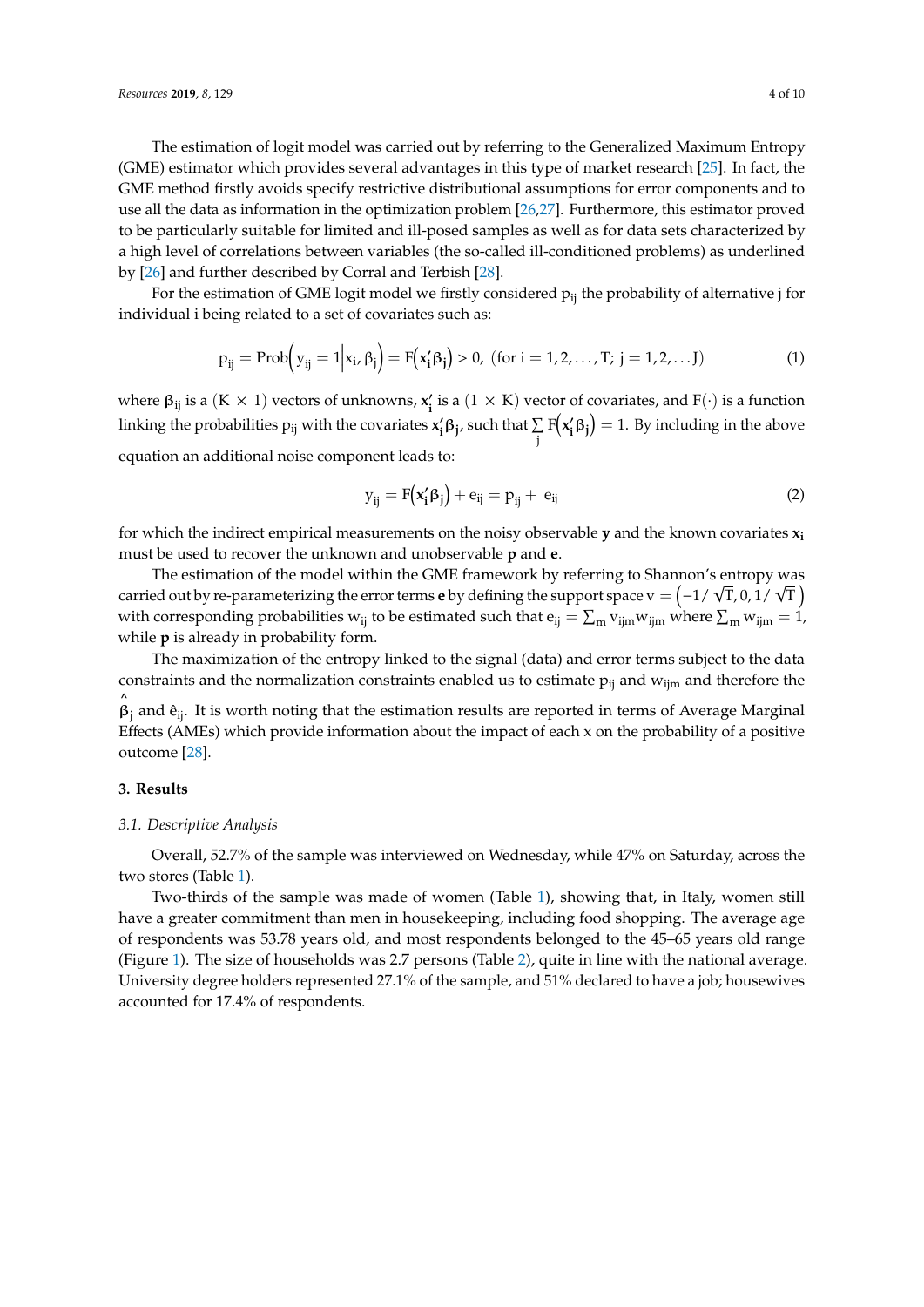| Variable                | Category  | Observations                                                                                                                                     | $\mathbf{0}_{\mathbf{0}}^{\prime}$ |
|-------------------------|-----------|--------------------------------------------------------------------------------------------------------------------------------------------------|------------------------------------|
|                         | Wednesday | 115                                                                                                                                              | 52.752                             |
| Weekday                 | Saturday  | 103<br>99<br>52<br>14.220<br>31<br>36<br>152<br>39<br>19<br>8<br>20<br>28<br>77<br>93<br>171<br>47<br>147<br>71<br>159<br>59<br>180<br>38<br>105 | 47.248                             |
|                         | Never     |                                                                                                                                                  | 45.413                             |
| Shopping list           | Sometimes |                                                                                                                                                  | 23.853                             |
|                         | Often     |                                                                                                                                                  |                                    |
|                         | Always    |                                                                                                                                                  | 16.514                             |
|                         | Never     |                                                                                                                                                  | 69.725                             |
| Meal planning           | Sometimes |                                                                                                                                                  | 17.890                             |
|                         | Often     |                                                                                                                                                  | 8.716                              |
|                         | Always    |                                                                                                                                                  | 3.670                              |
| Looking for deals       | Never     |                                                                                                                                                  | 9.174                              |
|                         | Sometimes |                                                                                                                                                  | 12.844                             |
|                         | Often     |                                                                                                                                                  | 35.321                             |
|                         | Always    |                                                                                                                                                  | 42.661                             |
| Throwing out apple peel | No        |                                                                                                                                                  | 78.440                             |
|                         | Yes       |                                                                                                                                                  | 21.560                             |
|                         | Female    |                                                                                                                                                  | 67.431                             |
| Gender                  | Male      |                                                                                                                                                  | 32.569                             |
|                         | No        |                                                                                                                                                  | 72.936                             |
| University degree       | Yes       |                                                                                                                                                  | 27.064                             |
|                         | No        |                                                                                                                                                  | 82.569                             |
| Occupation: housewife   | Yes       |                                                                                                                                                  | 17.431                             |
|                         | No        |                                                                                                                                                  | 48.165                             |
| Occupation: worker      | Yes       | 113                                                                                                                                              | 51.835                             |

<span id="page-4-0"></span>Table 1. Descriptive statistics of the categorical explanatory factors.

<span id="page-4-1"></span>

**Figure 1.** Box plot representing the age of respondents.

Table 2. Descriptive statistics of the numerical explanatory factors (n = 218).

<span id="page-4-2"></span>

| Variable                               | Min | Max | Mean    | Median | <b>Std. Deviation</b> | <b>CV</b> |
|----------------------------------------|-----|-----|---------|--------|-----------------------|-----------|
| Frequency of food shopping             |     |     | 3.399   | 3      | 2.145                 | 0.631     |
| Household's weekly food expenditure    | 50  | 250 | 100.229 | 100    | 47.640                | 0.475     |
| Age                                    | 20  | 92  | 53.780  | 54     | 15.578                | 0.290     |
| Size of the household                  |     | 6   | 2.725   | 3      | 1.190                 | 0.437     |
| Share of food expenditure at the store | 10  | 100 | 59.523  | 60     | 24.658                | 0.414     |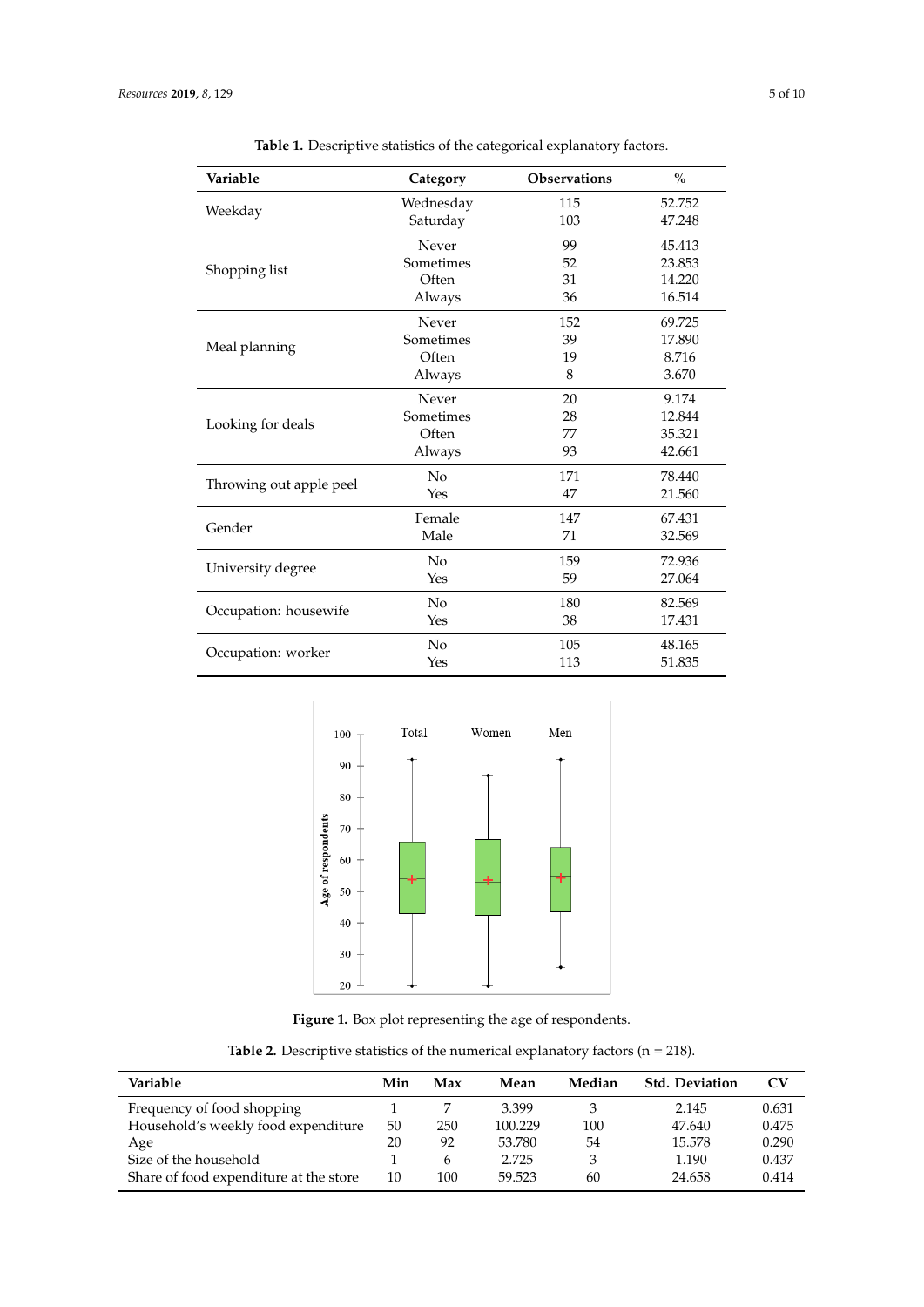When asked about the frequency of food shopping, respondents gave quite different answers. The average frequency of 3.4 times per week is the result of a very large number of respondents that are used to shopping for food once or twice a week, compared to another group that buys food every day; indeed, the variation of the data is very high (Table [2\)](#page-4-2). On average, households' expenditure for food was estimated at 100  $\epsilon$  per week, 59.5% of which was spent at the store where the respondents were interviewed.

Concerning the food planning habits of the household, 30.7% of respondents declared that they would likely bring a shopping list at the supermarket, while planning what to cook at home was much less frequent, with only 12.3% of the sample declaring that they "often" or "always" plan what to cook in advance. The sample seemed to be made of many deal-prone customers, as 42.6% declared to "always" look for discounts on food products, 35.3% "often" look for discounts, whilst only 9.2% do not look for deals while shopping for food.

The question "Would you throw away the peel of an apple" was used as a proxy to estimate the attitude of respondents towards food waste, showing that 21.6% of respondents would throw away the apple peel.

The key variable of our analysis was the interest of respondents towards the price discount applied on close-to-date products. About 65% of the sample declared to be interested (Table [3\)](#page-5-0), showing a good appreciation of the marketing initiative implemented by the stores. In Section [3.2,](#page-5-1) the results of the GME logit model are reported, showing the factors exerting an influence over this interest.

| <b>Table 3.</b> Descriptive statistics of the dependent variable. |  |  |  |  |  |  |
|-------------------------------------------------------------------|--|--|--|--|--|--|
|-------------------------------------------------------------------|--|--|--|--|--|--|

<span id="page-5-0"></span>

| Variable                                             | Category | Observations | $\%$   |
|------------------------------------------------------|----------|--------------|--------|
| Interest in discounts on close-to-date products: NO  |          | 75.          | 34.404 |
| Interest in discounts on close-to-date products: YES |          | 143          | 65.596 |

### <span id="page-5-1"></span>*3.2. Results of the GME Logit Model*

Table [4](#page-6-1) shows the estimation results of the GME logit model by reporting the estimated AMEs, the standard errors and the level of significance. The estimation process was carried out using STATA 14.0 software and the tools introduced by Corral and Terbish [\[28\]](#page-9-2). When the AMEs are positive (negative), the factor shows a positive (negative) relationship with the probability of observing consumer interest towards close-to-date product, thus increasing (decreasing) the attention over discounts on close-to-date products.

Before analyzing the obtained results, it is important to analyze the goodness of fit of the estimated model through the normalized entropy measure [\[26\]](#page-9-0) as a measure of uncertainty reduction. For the estimated model, the value of the normalized entropy was equal to 0.792 which indicates a departure from uniform distributions and therefore a reduction in uncertainty due to the selected covariates introduced in the model. Moreover, the Entropy Ratio Statistic equal to 63 (*p*-value = 0.000) highlights that a good amount of information was explained by the estimated model.

From the analysis of the AMEs we note a negative association between the studied probability (likelihood of observing consumers' interest towards close-to-date products) and age of consumers. In fact, with increasing age, the interest in products discounted and nearing expiration dates decreased  $(AME = -0.005)$ .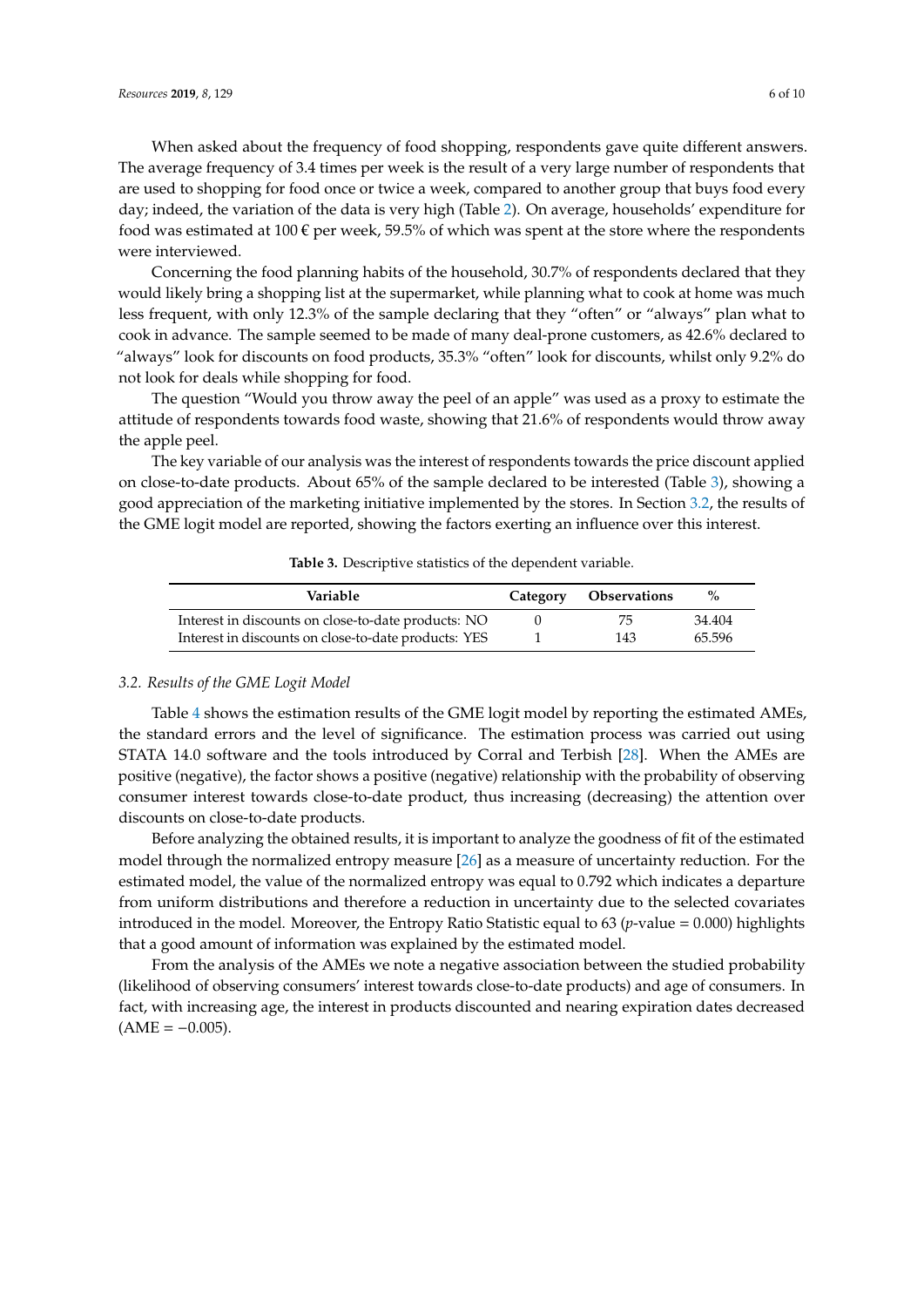<span id="page-6-1"></span>

| <b>Factors</b>                         | AME      | SЕ    | Significance |
|----------------------------------------|----------|-------|--------------|
| Age                                    | $-0.005$ | 0.003 | **           |
| Size of the household                  | 0.089    | 0.029 | ***          |
| Weekday-SATURDAY                       | 0.138    | 0.060 | **           |
| Gender-MALE                            | $-0.040$ | 0.068 |              |
| University degree-YES                  | 0.074    | 0.071 |              |
| Occupation: houswife-YES               | $-0.043$ | 0.093 |              |
| Occupation: worker-YES                 | 0.021    | 0.096 |              |
| Household's weekly food expenditure    | $-0.001$ | 0.001 | *            |
| Shopping list-SOMETIMES                | 0.153    | 0.071 | **           |
| Shopping list-OFTEN                    | 0.008    | 0.091 |              |
| Shopping list-ALWAYS                   | 0.013    | 0.086 |              |
| Meal planning: sometimes               | $-0.030$ | 0.079 |              |
| Meal planning: often                   | $-0.053$ | 0.107 |              |
| Meal planning: always                  | 0.180    | 0.141 |              |
| Looking for deals: sometimes           | 0.152    | 0.102 |              |
| Looking for deals: often               | 0.216    | 0.095 | **           |
| Looking for deals: always              | 0.080    | 0.098 |              |
| Share of food expenditure at the store | $-0.002$ | 0.001 |              |
| Frequency of food shopping             | 0.009    | 0.015 |              |
| Throwing out apple peel                | $-0.170$ | 0.079 | **           |

**Table 4.** Generalized Maximum Entropy logit model: estimation results.

Notes: level of significance distinguished in three levels: 10% (indicated in Table [4](#page-6-1) with \*), 5% (\*\*) and 1% (\*\*\*).

Focusing on the household weekly expenditure for food, we found that as the amount spent increased, the interest towards close-do-date products decreased, even if slightly  $(AME = -0.001)$ .

On the other hand, a positive relationship emerged with family size  $(AME = 0.089)$  and for those who, in the context of our survey, were interviewed on Saturday ( $AME = 0.138$ ) rather than during the week. Again, making the shopping list sometimes (compared to never doing it, which is the reference category) was associated with the interest shown towards discounting strategies applied to close-to-date products ( $AME = 0.153$ ).

Furthermore, we found significant and positive association between interest towards discounted products and looking often for deals (AME = 0.216). Lastly, individuals who would throw away the apple peel, appeared to be less interested towards discounted suboptimal products (AME = −0.170).

It is important to note that the structure of our data enabled us to provide information about association between variables, while causal relationships cannot be extrapolated from the estimation results.

#### <span id="page-6-0"></span>**4. Discussion and Conclusions**

Reducing price on suboptimal products is increasingly regarded by retailers as a strategy to reduce the amount of in-store food waste. Previous research suggests that customers' approach to these marketing initiatives may be quite different with respect to "normal" discounts, possibly leading to a negative effect on brand quality perception, especially among loyal consumers [\[29\]](#page-9-3). In this study, when asked about discounts on close-to-date products, 65.6% of the sample declared to be interested. To some extent, this interest was influenced by the socio-demographic features of the respondents. Younger consumers and respondents belonging to large households were more likely interested; as both categories have been found to have a low attention towards food waste at home [\[30\]](#page-9-4), their attitude towards these discounts may be due to money constraints rather than to environmental concerns. It may also be argued that buying discounted close-to-date products may result in a greater amount of food waste at home for these categories of customers, thus neutralizing the effectiveness of the initiative. However, this was not the case when this issue was specifically addressed [\[19](#page-8-16)[,31\]](#page-9-5).

Other factors increasing the interest towards discounted close-to-date products were the attention to offers and discounts in general. Looking often for deals was a significant factor of the model,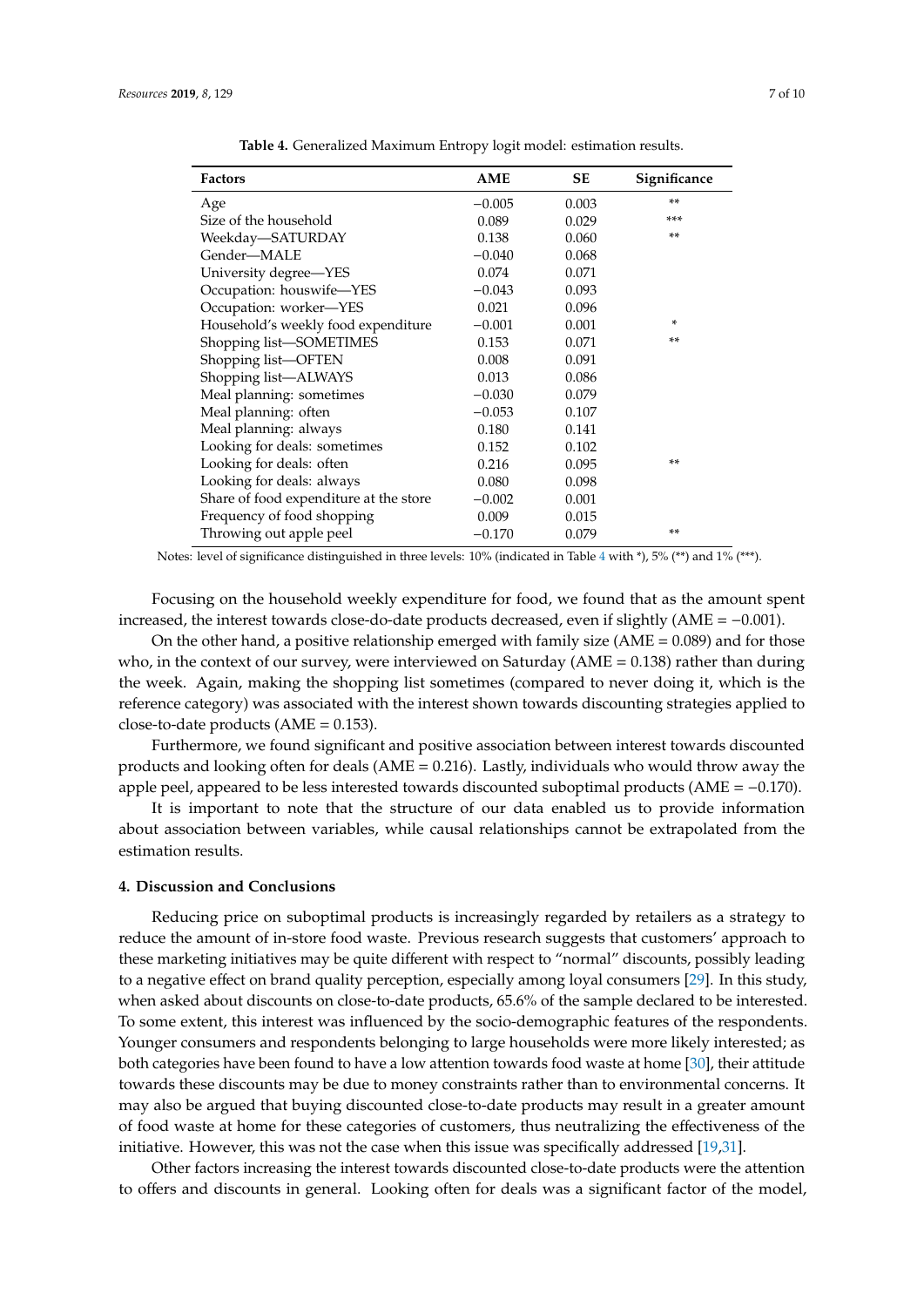suggesting that deal-prone customers are more like to be attracted by these marketing strategies. This in spite of the fact that discounts on close-to-date products have quite a different objective with respect to "normal" deals. Instead, a higher expenditure for food provision at the household level decreased the attention of respondents, probably because of a lower general attention on offers and discounts.

As far as these first results are concerned, it seems that the interest towards discounts on close-to-date product is mostly driven by a more general attitude to save money in food shopping, resulting in a greater attention to offers and discounts in general. However, the picture changes as the effect of using a shopping list is analysed. Customers that "sometimes" bring a shopping list at the supermarket showed a greater interest in discounts on close-to-date products. This is a very interesting effect as regularly compiling a shopping list has been associated to a lower production of food waste at home [\[23](#page-8-20)[,32\]](#page-9-6), thus suggesting that a certain attention over the issue of food waste may be detected in customers showing an interest towards these discounts. Instead, differently to the study by Stefan et al. [\[23\]](#page-8-20), the parameters were not significant for meal planning. Another sign that customers who are interested in date-based pricing may be more concerned by the food waste issue is the parameter for the apple peel; throwing away apples with defects has been associated with a wasteful behavior at home [\[22\]](#page-8-19), and here it has a negative effect on the interest towards discounts on close-to-date products.

Discounts on close-to-date products represent, from a managerial point of view, a preventive measure against food waste, therefore its application to the larger extent possible shall be highly recommended. In line with the priorities set by the food waste hierarchy [\[33\]](#page-9-7), prevention should always be regarded as a first objective in managing the food waste challenge, also at the retail level. However, this strategy may concern only a relatively small share of the total food waste produced at supermarkets. Other actions that can be implemented for the remaining products may concern surplus food redistribution [\[34,](#page-9-8)[35\]](#page-9-9), which also entails a great social value as the surplus food is usually made available for poor people, thus increasing their food security.

As is already happening in the food manufacturing sector [\[36](#page-9-10)[,37\]](#page-9-11), retailers will be increasingly called to act against food waste, and to show their responsibility towards the great environmental and social challenges of our times. New business models of retailing are emerging, drawing from the sharing economy principles, and putting a great amount of attention into improving the environmental and social impact of food commercialization [\[38\]](#page-9-12). Although they do not represent challenging competitors for mainstream retailers yet, consumers' awareness towards these issues is increasing, and the major companies of the food sector are moving to make their businesses more sustainable. In this context, several strategies at different levels of retailing operations should be tested, including technological innovations to avoid the generation of food waste at stores, marketing initiatives on suboptimal and surplus products, and new forms of communication with consumers. These trajectories represent promising topics for research in the field of sustainable management.

**Author Contributions:** Conceptualization, C.C.; methodology, C.C. and L.S.; formal analysis, L.S.; writing—original draft preparation, C.C., L.S. and L.P.; writing—review and editing, C.C., L.S. and L.P.

**Funding:** This research received no external funding.

**Acknowledgments:** Gespac srl (Conad group) for hosting the survey in two of its stores; Agnese Montini for the administration of the questionnaires.

**Conflicts of Interest:** The authors declare no conflict of interest.

#### **References**

- <span id="page-7-0"></span>1. Eurostat. Available online: https://[ec.europa.eu](https://ec.europa.eu/eurostat)/eurostat (accessed on 18 July 2019).
- <span id="page-7-1"></span>2. Global Food Losses and Food Waste. Available online: http://[www.fao.org](http://www.fao.org/3/a-i2697e.pdf)/3/a-i2697e.pdf (accessed on 18 July 2019).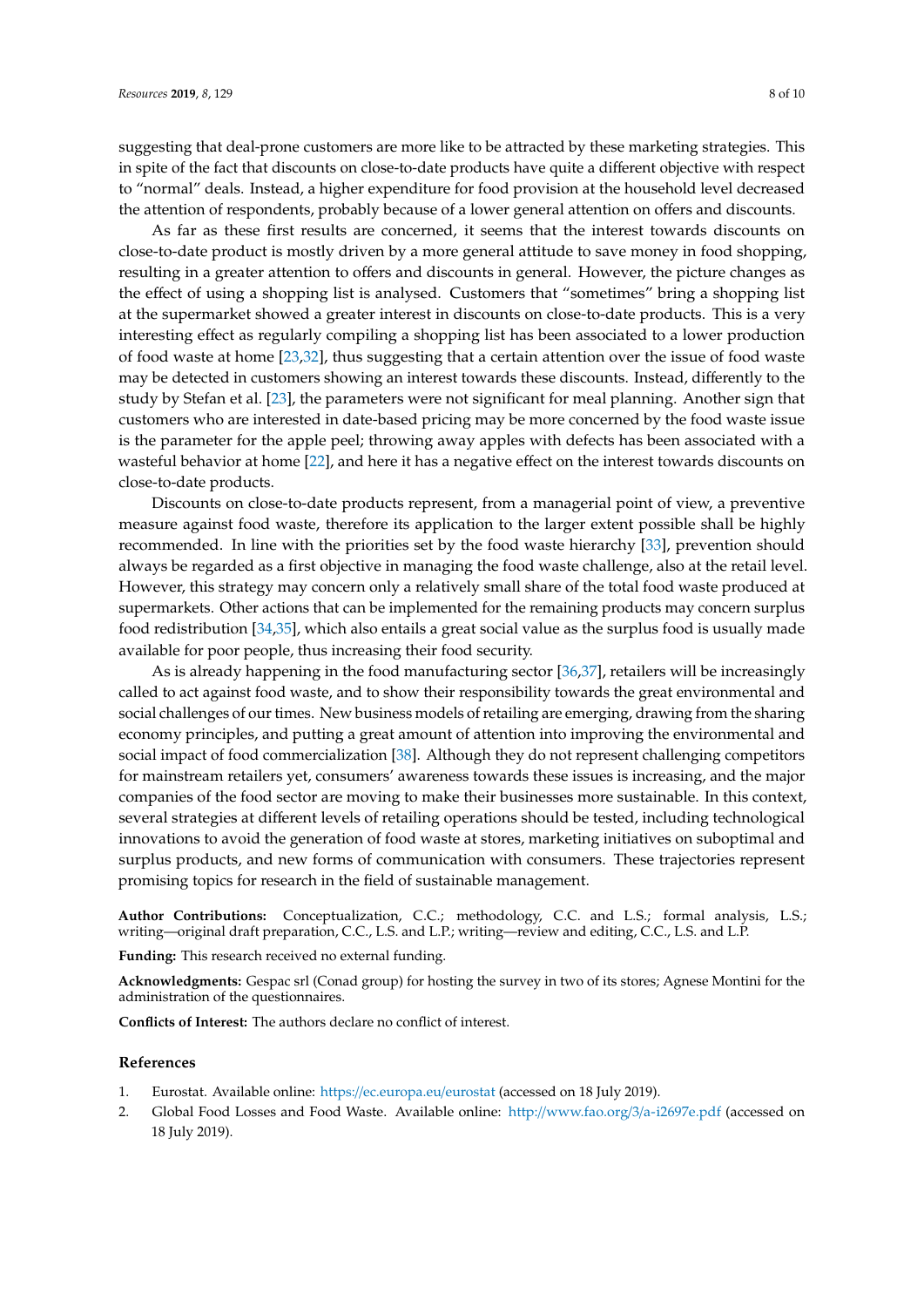- <span id="page-8-0"></span>3. Kummu, M.; de Moel, H.; Porkka, M.; Siebert, S.; Varis, O.; Ward, P.J. Lost food, wasted resources: Global food supply chain losses and their impacts on freshwater, cropland, and fertiliser use. *Sci. Total Environ.* **2012**, *438*, 477–489. [\[CrossRef\]](http://dx.doi.org/10.1016/j.scitotenv.2012.08.092) [\[PubMed\]](http://www.ncbi.nlm.nih.gov/pubmed/23032564)
- <span id="page-8-1"></span>4. Parfitt, J.; Barthel, M.; Macnaughton, S. Food waste within food supply chains: Quantification and potential for change to 2050. *Philos. Trans. R. Soc. B Biol. Sci.* **2010**, *365*, 3065–3081. [\[CrossRef\]](http://dx.doi.org/10.1098/rstb.2010.0126) [\[PubMed\]](http://www.ncbi.nlm.nih.gov/pubmed/20713403)
- <span id="page-8-2"></span>5. United Nations. Sustainable Development Goals. Available online: https://[www.un.org](https://www.un.org/sustainabledevelopment/)/ [sustainabledevelopment](https://www.un.org/sustainabledevelopment/)/ (accessed on 18 July 2019).
- <span id="page-8-3"></span>6. Stenmarck, Å.; Jensen, C.; Quested, T.; Moates, G.; Buksti, M.; Cseh, B.; Juul, S.; Parry, A.; Politano, A.; Redlingshofer, B.; et al. Estimates of European Food Waste Levels. Available online: https://www.eu-fusions.org/phocadownload/Publications/[Estimates%20of%20European%20food%](https://www.eu-fusions.org/phocadownload/Publications/Estimates%20of%20European%20food%20waste%20levels.pdf) [20waste%20levels.pdf](https://www.eu-fusions.org/phocadownload/Publications/Estimates%20of%20European%20food%20waste%20levels.pdf) (accessed on 18 July 2019).
- <span id="page-8-4"></span>7. Monier, V.; Escalon, V.; O'Connor, C. Preparatory Study on Food Waste across EU 27. Available online: http://ec.europa.eu/environment/eussd/pdf/[bio\\_foodwaste\\_report.pdf](http://ec.europa.eu/environment/eussd/pdf/bio_foodwaste_report.pdf) (accessed on 18 July 2019).
- <span id="page-8-5"></span>8. Cicatiello, C.; Franco, S.; Pancino, B.; Blasi, E.; Falasconi, L. The dark side of retail food waste: Evidences from in-store data. *Resour. Conserv. Recycl.* **2017**, *125*, 273–281. [\[CrossRef\]](http://dx.doi.org/10.1016/j.resconrec.2017.06.010)
- <span id="page-8-6"></span>9. Gruber, V.; Holweg, C.; Teller, C. What a waste! Exploring the human reality of food waste from the store manager's perspective. *J. Public Policy Mark.* **2016**, *35*, 3–25. [\[CrossRef\]](http://dx.doi.org/10.1509/jppm.14.095)
- <span id="page-8-7"></span>10. Stuart, T. *Waste—Uncovering the Global Food Scandal*; Penguin Books Ltd.: London, UK, 2009.
- <span id="page-8-8"></span>11. de Hooge, I.E.; Oostindjer, M.; Aschemann-Witzel, J.; Normann, A.; Loose, S.M.; Almli, V.L. This apple is too ugly for me!: Consumer preferences for suboptimal food products in the supermarket and at home. *Food Qual. Prefer.* **2017**, *56*, 80–92. [\[CrossRef\]](http://dx.doi.org/10.1016/j.foodqual.2016.09.012)
- <span id="page-8-9"></span>12. Aschemann-Witzel, J.; de Hooge, I.; Amani, P.; Bech-Larsen, T.; Oostindjer, M. Consumer-related food waste: Causes and potential for action. *Sustainability* **2015**, *7*, 6457–6477. [\[CrossRef\]](http://dx.doi.org/10.3390/su7066457)
- <span id="page-8-10"></span>13. Jaeger, S.R.; Machín, L.; Aschemann-Witzel, J.; Antúnez, L.; Harker, F.R.; Ares, G. Buy, eat or discard? A case study with apples to explore fruit quality perception and food waste. *Food Qual. Prefer.* **2018**, *69*, 10–20. [\[CrossRef\]](http://dx.doi.org/10.1016/j.foodqual.2018.05.004)
- <span id="page-8-11"></span>14. Loebnitz, N.; Grunert, K.G. The effect of food shape abnormality on purchase intentions in China. *Food Qual. Prefer.* **2014**, *40*, 24–30. [\[CrossRef\]](http://dx.doi.org/10.1016/j.foodqual.2014.08.005)
- <span id="page-8-12"></span>15. Newsome, R.; Balestrini, C.G.; Baum, M.D.; Corby, J.; Fisher, W.; Goodburn, K.; Yiannas, F. Applications and perceptions of date labeling of food. *Compr. Rev. Food Sci. Food Saf.* **2014**, *13*, 745–769. [\[CrossRef\]](http://dx.doi.org/10.1111/1541-4337.12086)
- <span id="page-8-13"></span>16. White, K.; Lin, L.; Dahl, D.W.; Ritchie, R.J.B. When Do Consumers Avoid Imperfections? Superficial Packaging Damage as a Contamination Cue. *J. Mark. Res.* **2016**, *53*, 110–123. [\[CrossRef\]](http://dx.doi.org/10.1509/jmr.12.0388)
- <span id="page-8-14"></span>17. Aschemann-Witzel, J.; Giménez, A.; Ares, G. Consumer in-store choice of suboptimal food to avoid food waste: The role of food category, communication and perception of quality dimensions. *Food Qual. Prefer.* **2018**, *68*, 29–39. [\[CrossRef\]](http://dx.doi.org/10.1016/j.foodqual.2018.01.020)
- <span id="page-8-15"></span>18. Helmert, J.R.; Symmank, C.; Pannasch, S.; Rohm, H. Have an eye on the buckled cucumber: An eye tracking study on visually suboptimal foods. *Food Qual. Prefer.* **2017**, *60*, 40–47. [\[CrossRef\]](http://dx.doi.org/10.1016/j.foodqual.2017.03.009)
- <span id="page-8-16"></span>19. Aschemann-Witzel, J.; Jensen, J.H.; Jensen, M.H.; Kulikovskaja, V. Consumer behaviour towards price-reduced suboptimal foods in the supermarket and the relation to food waste in households. *Appetite* **2017**, *116*, 246–258. [\[CrossRef\]](http://dx.doi.org/10.1016/j.appet.2017.05.013) [\[PubMed\]](http://www.ncbi.nlm.nih.gov/pubmed/28487247)
- <span id="page-8-17"></span>20. Aschemann-Witzel, J.; de Hooge, I.; Normann, A. Consumer-related food waste: Role of food marketing and retailers and potential for action. *J. Clean. Prod.* **2017**, *28*, 271–285. [\[CrossRef\]](http://dx.doi.org/10.1080/08974438.2015.1110549)
- <span id="page-8-18"></span>21. Calvo-Porral, C.; Medín, A.F.; Losada-López, C. Can Marketing Help in Tackling Food Waste?: Proposals in Developed Countries. *J. Food Prod. Mark.* **2016**, *23*, 42–60. [\[CrossRef\]](http://dx.doi.org/10.1080/10454446.2017.1244792)
- <span id="page-8-19"></span>22. Falasconi, L.; Cicatiello, C.; Franco, S.; Segrè, A.; Setti, M.; Vittuari, M. Such a Shame! A Study on Self-Perception of Household Food Waste. *Sustainability* **2019**, *11*, 270. [\[CrossRef\]](http://dx.doi.org/10.3390/su11010270)
- <span id="page-8-20"></span>23. Stefan, V.; van Herpen, E.; Tudoran, A.A.; Lähteenmäki, L. Avoiding food waste by Romanian consumers: The importance of planning and shopping routines. *Food Qual. Prefer.* **2013**, *28*, 375–381. [\[CrossRef\]](http://dx.doi.org/10.1016/j.foodqual.2012.11.001)
- <span id="page-8-21"></span>24. Chen, J.S.; Hsu, C.H. The use of logit analysis to enhance market segmentation methodology. *J. Hosp. Tour. Res.* **1999**, *23*, 268–283. [\[CrossRef\]](http://dx.doi.org/10.1177/109634809902300303)
- <span id="page-8-22"></span>25. Principato, L.; Pratesi, C.A.; Secondi, L. Towards Zero Waste: An Exploratory Study on Restaurant managers. *Int. J. Hosp. Manag.* **2018**, *74*, 130–137. [\[CrossRef\]](http://dx.doi.org/10.1016/j.ijhm.2018.02.022)